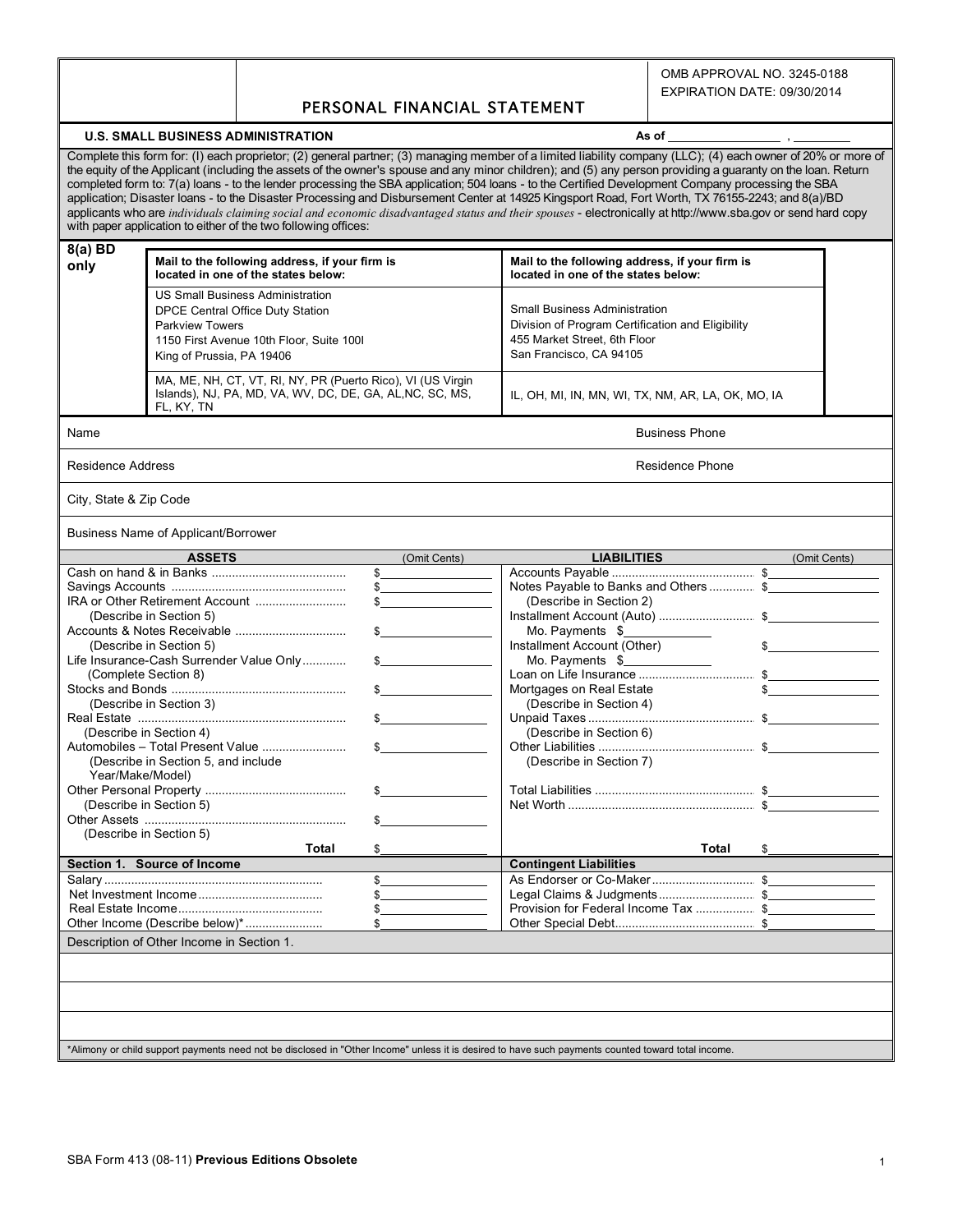| Section 2. Notes Payable to Banks and Others. (Use attachments if necessary. Each attachment must be identified as a part of this statement and signed.) |                                                                                                                                           |                       | Original          | Current                                                   | Payment                                   | Frequency       |                                                                                                                                         | How Secured or Endorsed |  |
|----------------------------------------------------------------------------------------------------------------------------------------------------------|-------------------------------------------------------------------------------------------------------------------------------------------|-----------------------|-------------------|-----------------------------------------------------------|-------------------------------------------|-----------------|-----------------------------------------------------------------------------------------------------------------------------------------|-------------------------|--|
| Name and Address of Noteholder(s)                                                                                                                        |                                                                                                                                           |                       | <b>Balance</b>    | <b>Balance</b>                                            | Amount                                    | (monthly, etc.) |                                                                                                                                         | Type of Collateral      |  |
|                                                                                                                                                          |                                                                                                                                           |                       |                   |                                                           |                                           |                 |                                                                                                                                         |                         |  |
|                                                                                                                                                          |                                                                                                                                           |                       |                   |                                                           |                                           |                 | Section 3. Stocks and Bonds. (Use attachments if necessary. Each attachment must be identified as a part of this statement and signed). |                         |  |
| Number of Shares                                                                                                                                         |                                                                                                                                           | Name of Securities    |                   | Cost                                                      | <b>Market Value</b><br>Quotation/Exchange |                 | Date of<br>Quotation/Exchange                                                                                                           | <b>Total Value</b>      |  |
|                                                                                                                                                          |                                                                                                                                           |                       |                   |                                                           |                                           |                 |                                                                                                                                         |                         |  |
| Section 4. Real Estate Owned.                                                                                                                            | (List each parcel separately. Use attachment if necessary. Each attachment must be identified as a part of this<br>statement and signed.) |                       |                   |                                                           |                                           |                 |                                                                                                                                         |                         |  |
| Type of Real Estate (e.g. Primary<br>Residence, Other Residence,<br>Rental Property, Land, etc.)                                                         |                                                                                                                                           |                       | <b>Property A</b> |                                                           | <b>Property B</b>                         |                 |                                                                                                                                         | <b>Property C</b>       |  |
| Address                                                                                                                                                  |                                                                                                                                           |                       |                   |                                                           |                                           |                 |                                                                                                                                         |                         |  |
| Date Purchased                                                                                                                                           |                                                                                                                                           |                       |                   |                                                           |                                           |                 |                                                                                                                                         |                         |  |
| <b>Original Cost</b>                                                                                                                                     |                                                                                                                                           |                       |                   |                                                           |                                           |                 |                                                                                                                                         |                         |  |
| <b>Present Market Value</b>                                                                                                                              |                                                                                                                                           |                       |                   |                                                           |                                           |                 |                                                                                                                                         |                         |  |
| Name &<br>Address of Mortgage Holder                                                                                                                     |                                                                                                                                           |                       |                   |                                                           |                                           |                 |                                                                                                                                         |                         |  |
| Mortgage Account Number                                                                                                                                  |                                                                                                                                           |                       |                   |                                                           |                                           |                 |                                                                                                                                         |                         |  |
| Mortgage Balance                                                                                                                                         |                                                                                                                                           |                       |                   |                                                           |                                           |                 |                                                                                                                                         |                         |  |
| Amount of Payment per<br>Month/Year                                                                                                                      |                                                                                                                                           |                       |                   |                                                           |                                           |                 |                                                                                                                                         |                         |  |
| Status of Mortgage                                                                                                                                       |                                                                                                                                           |                       |                   |                                                           |                                           |                 |                                                                                                                                         |                         |  |
| Section 5. Other Personal Property and Other Assets.                                                                                                     |                                                                                                                                           |                       |                   | terms of payment and if delinquent, describe delinquency) |                                           |                 | (Describe, and if any is pledged as security, state name and address of lien holder, amount of lien,                                    |                         |  |
|                                                                                                                                                          |                                                                                                                                           |                       |                   |                                                           |                                           |                 |                                                                                                                                         |                         |  |
| Section 6.<br><b>Unpaid Taxes.</b>                                                                                                                       |                                                                                                                                           |                       |                   |                                                           |                                           |                 | (Describe in detail, as to type, to whom payable, when due, amount, and to what property, if any, a tax lien attaches.)                 |                         |  |
|                                                                                                                                                          |                                                                                                                                           |                       |                   |                                                           |                                           |                 |                                                                                                                                         |                         |  |
|                                                                                                                                                          |                                                                                                                                           |                       |                   |                                                           |                                           |                 |                                                                                                                                         |                         |  |
|                                                                                                                                                          |                                                                                                                                           |                       |                   |                                                           |                                           |                 |                                                                                                                                         |                         |  |
| Section 7.<br>Other Liabilities.                                                                                                                         |                                                                                                                                           | (Describe in detail.) |                   |                                                           |                                           |                 |                                                                                                                                         |                         |  |
|                                                                                                                                                          |                                                                                                                                           |                       |                   |                                                           |                                           |                 |                                                                                                                                         |                         |  |
|                                                                                                                                                          |                                                                                                                                           |                       |                   |                                                           |                                           |                 |                                                                                                                                         |                         |  |
|                                                                                                                                                          |                                                                                                                                           |                       |                   |                                                           |                                           |                 |                                                                                                                                         |                         |  |
|                                                                                                                                                          |                                                                                                                                           |                       |                   |                                                           |                                           |                 |                                                                                                                                         |                         |  |
|                                                                                                                                                          |                                                                                                                                           |                       |                   |                                                           |                                           |                 |                                                                                                                                         |                         |  |
|                                                                                                                                                          |                                                                                                                                           |                       |                   |                                                           |                                           |                 |                                                                                                                                         |                         |  |